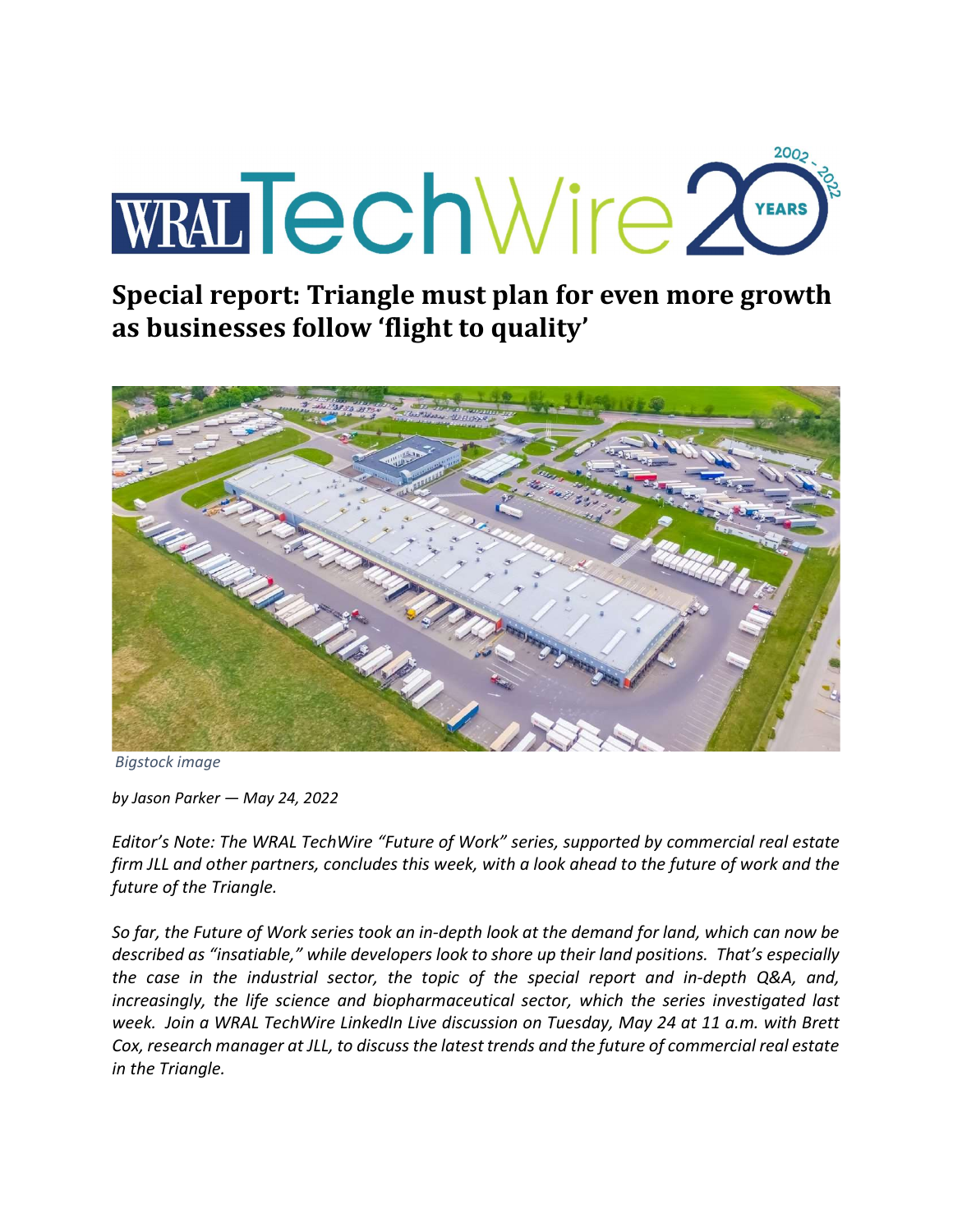**RALEIGH** – The Triangle is often compared to Austin, Texas, and while the regions may be comparable, they remain different.

The Triangle is unique due to the diversity of industry sectors and its diversity of communities, regional leaders told WRAL TechWire during ongoing reporting for this series, Future of Work.

But one thing the region could look toward Austin to understand: how growth is occurring.

#### Growth, and more growth

The Austin region grew in population by more than one million people since the turn of the millennium, Ryan Combs, the executive director of the Research Triangle Regional Partnership, told WRAL TechWire in an interview. And the region grew by more than 500,000 in the decade between 2010 and 2020, a 33.7% increase in population, according to the Austin Chamber of Commerce.

Meanwhile, North Carolina's population increased by 9.5% in the decade between 2010 and 2020, driven by growth in the Triangle. All together, between the 2010 and 2020 Decennial Censuses, the Triangle's population increased by 22 percent, rising to 2.1 million persons from 1.7 million persons, according to John Quinterno, a professor at Duke University.

In that decade, Wake County surpassed Mecklenburg County in total population, growing by 25% according to data from the U.S. Census Bureau charted by Carolina Demography.

And down Interstate 40, the population in Durham County increased by 21% in the decade.

"This region accounted for roughly 40 percent of total population growth recorded in North Carolina over the last decade," said Quinterno. "All that growth contributes to increased demand for physical space."

And yet, growth continues. According to the North Carolina Office of State Budget and Management, between April 1, 2020 and July 1, 2021, the state added another 1.1% of population growth.

"I would say we are in store for explosive growth," said Combs. "What makes our region so unique is we are not just limited to one sector, we have one of the most well-rounded ecosystems in the country and we see constant growth in all of these sectors including life sciences, tech, agriculture technology, and clean tech."

And, because of this diversity of industry, fueled by a robust talent pipeline in the region due to workforce development programs and the region's colleges and universities, companies will continue to consider expanding or relocating here because of the region's talent base, said Combs.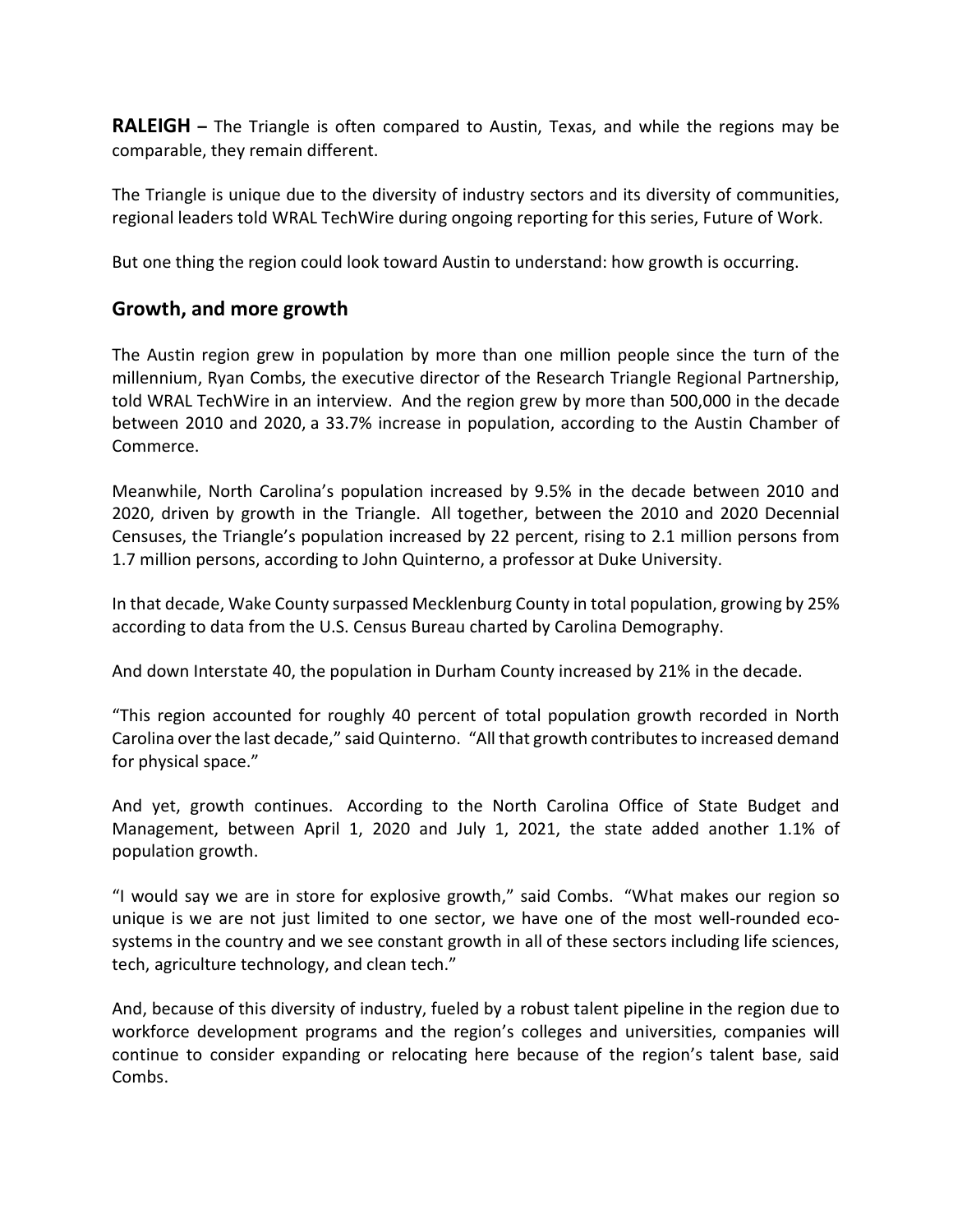# Talent market has changed

"The number one reason companies are choosing this region is our talent," said Combs. "Hands down."

Consider that each year, more than 175,000 students are enrolled in the region's 12 colleges and universities, about 50,000 of them who will graduate and, presumably, enter the labor force.

Combs noted that 64% of the graduates who earn a STEM degree are electing to remain in the region following their graduation. Beyond those graduates, there are those who earn associate's degrees at the seven community colleges in the 12-county region, Combs said.

"I have yet to work with a company that has a specific need that we are unable to match," said Combs.

The state's economic development strategy is built on a promise to be "first in talent."

Companies have noticed, with economic development announcements pouring into the state in life science, biopharmaceutical manufacturing, technology, advanced manufacturing, logistics, and more recently, major announcements in the automotive and aviation sectors.

All told, 2021 was a "blockbuster year," according to Melissa Smith, vice president of business recruitment and development at Economic Development Partnership of North Carolina (EDPNC), in a letter contained within the EDPNC annual report that was released earlier this year.

"Everyone has been talking about the Triangle for a while, but now companies are doing more than talking," said Kimarie Ankenbrand, site lead for commercial real estate firm JLL's Triangle office. "The market has been validated in the eyes of the rest of the country."

# Correlated markets

"The correlation between the make-up of an area's labor market and commercial real estate demand is a direct one," John Boyd, Jr., principal of The Boyd Company, which assists employers in navigating a site selection process, told WRAL TechWire.

"Labor – in all its facets of supply, cost, labor-management relations, education and skillsets – dominates the equation as to where we locate our clients' plants and offices," said Boyd. "The same relationship applies to the informed and thoughtful real estate developer as to what sector of the commercial real estate industry is the most timely and opportunistic for his investment."

Matt Winters, executive vice president at JLL, told WRAL TechWire that access to talent and the overall labor force of a region are, and will continue to be, at the forefront of corporate relocation decisions. "Furthermore, a spotlight has been placed on the importance of an organization's workplace experience, quality of employee lifestyle, and supply chain reliability," said Winters.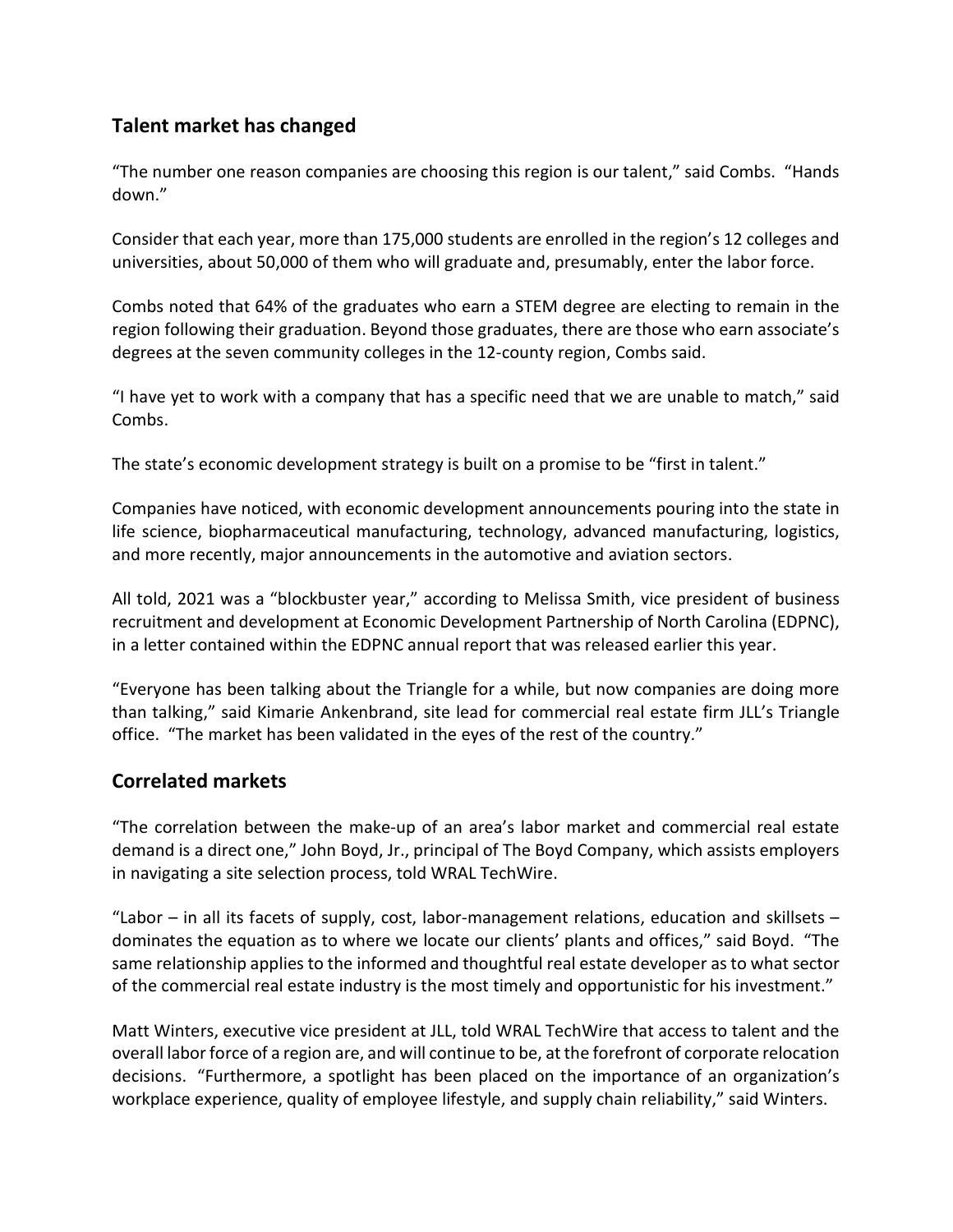And the Triangle's labor market is "extremely rich," noted Boyd, particularly in the industries and sectors that are most likely to continue to expand, including technology and life science. And one sector that hasn't seen as much news coverage that is blossoming in the state, said Boyd, is cybersecurity.

"I can say the Triangle's growing economy, North Carolina's attractive business climate and low taxes by national standards is well-known by bankers, financiers, venture capitalists, and the Wall Street financial community," said Boyd. "[The Triangle] is regarded as one of the most attractive regions of the country to invest and make loans in."

#### Race for space

That's led to an increase in demand across all market segments, from investors and from companies as they seek to access control to their space and facilities in a changing, shifting labor market.

And that race for space is changing how people conceive of the Triangle, as demand in the region's submarkets is creating pockets of density, Al Williams, executive vice president of JLL, explained during a recent WRAL TechWire LinkedIn Live broadcast.

Consider the concentration of biopharmaceutical manufacturing companies in Holly Springs, or in Sanford, or the clusters forming in Garner, Clayton, and Johnston County. There's also expansion in midtown Raleigh, and companies continue to seek high-quality space in Research Triangle Park and in downtown Durham and downtown Raleigh.

The region is strong in the life sciences, said Combs, and it is strong in technology as well.

"There is a synergy between these two industries," said Combs. "We are going to see more growth in these two industries."

And from a manufacturing standpoint, said Combs, the Triangle is well-situated to provide companies an opportunity to shore up supply chains and leverage the region's talent base and transportation gateways.

The region is likely to continue to attract investment from logistics companies, as well, said Boyd. "Now in its sixth decade, our firm has never seen such a scarcity of distribution warehousing space around the country," he said.

Now, many former manufacturing plants or shuttered retail strip malls are in the process of being converted into warehousing space, Boyd said. "But not fast enough."

In the industrial sector, vacancy is 1.7% in the Triangle, according to Williams, and even though there were recently some 5.7 million square feet of space under construction, about half of that space is already pre-leased.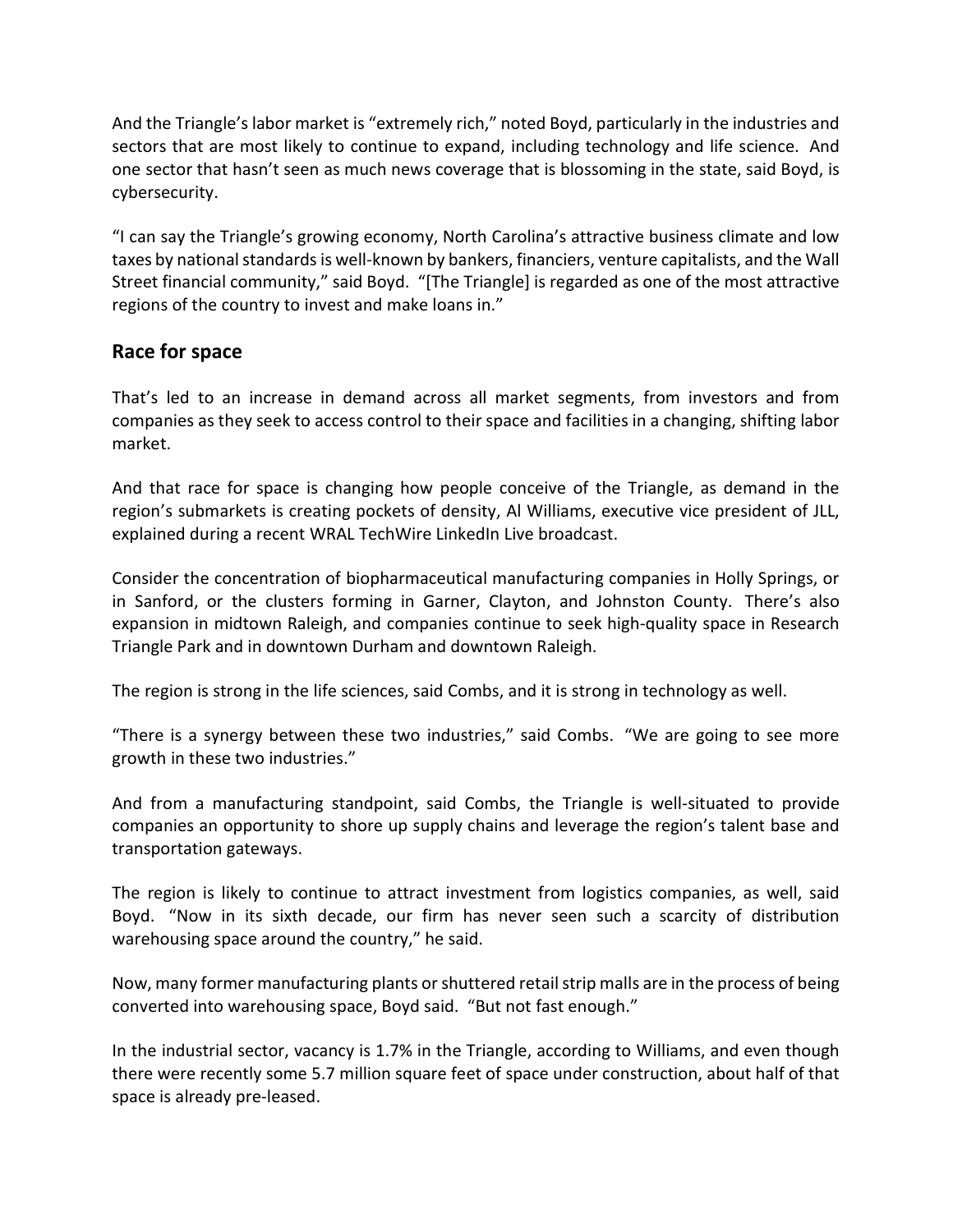"The boom in online shopping and the entire Amazon revolution in retailing has brought about an insatiable demand for modern warehousing space," Boyd noted. "Wall Street and institutional investors have discovered the profitability of this booming commercial real estate sector and have plowed billions of dollars into this field, including establishing many REITs devoted exclusively to warehousing space."

#### The Future of Work

After the onset of the COVID-19 pandemic, the labor market changed significantly. Seemingly overnight, unemployment plummeted nationwide to about 12%, and many lost jobs.

In North Carolina, nearly every sector of the state's economy has returned to full employment, except leisure and hospitality.

And across the state, labor markets are tight, with employers looking to fill hundreds of thousands of jobs, including more than 50,000 jobs in information technology.

"The fundamental nature of the work has changed, which justifies changes in pay, benefits, and working conditions," said Quinterno.

Employees are likely to seek, even demand, forms of flexibility in their work, said Molly Glasgow, an executive vice president at JLL.

And while we're seeing some companies in the Triangle move to remote work environments, many more are making significant investments in space.

Apple is building an east coast hub near Research Triangle Park. Google is investing in downtown Durham. Pendo opened headquarters in downtown Raleigh earlier this year. Intelerad recently selected Raleigh for its new headquarters location, and leased space in midtown Raleigh. And earlier this year, GlaxoSmithKline completed a move from Research Triangle Park to downtown Durham and put their RTP facility up for lease.

Those are just a few examples of movement in the commercial real estate markets in the region. And while there is a "flight to quality," Glasgow told WRAL TechWire, the reality is that there aren't yet viable, demonstrable case studies for what the future of work will look like.

"We are entering into a five to ten year experiment," said Glasgow. "But the experiment only begins when folks have re-entered or returned to the new normal—this hasn't fully happened yet."